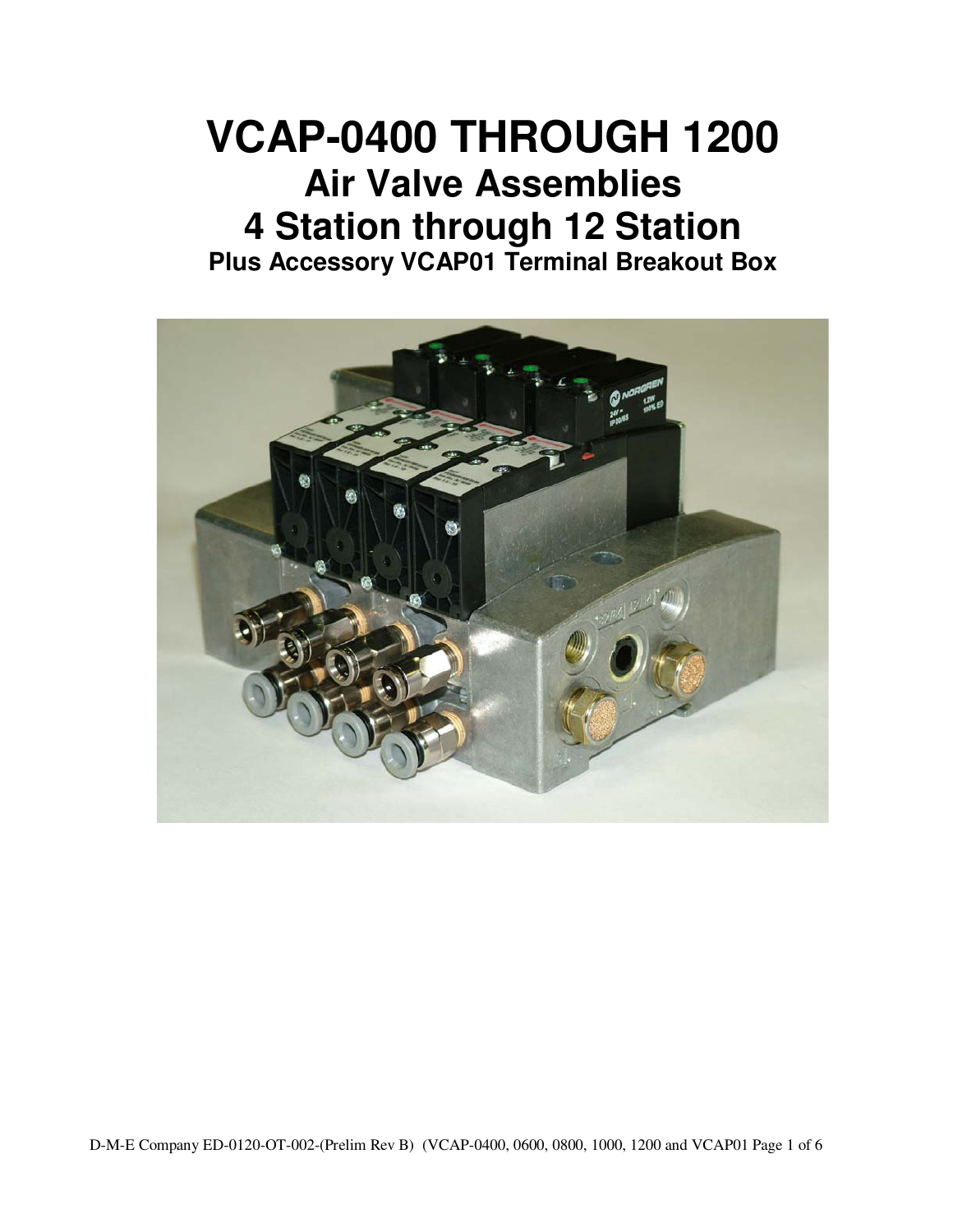## **SAFETY**

D-M-E Company products have been designed to be safe and simple to operate. As with any electronic equipment and hot runner system, you must observe standard safety procedures to protect both yourself and the equipment.

#### **To Prevent Injuries:**

- Do not use these valves with more than 145 PSI air pressure.
- Do not apply more than 26.4 VDC to the valve assembly.
- To avoid injury or fire hazard, do not operate this product in an explosive atmosphere.

• To avoid burn hazards, do not operate valve gates with operator gates open. Correct hookup of valve gates should only be performed with all operator guards in place.

• To avoid burn hazards and possible damage to equipment, do not leave hot runner systems at elevated temperature for extended periods of time. When the mold and machine are not operating, disconnect the molding machines injection unit from the hot runner system so that pressure may discharge through the sprue or manifold extension nozzle. Make sure the molding machines purge guard is in place.

• DO NOT look into the hot runner system when actuating valve gates. Serious burns could occur. The molding machine gate should be closed when ever operating a valve gate.

#### **To Prevent Product Damage:**

- Do not operate this product from an air pressure source of more than 145 PSI.
- Do not apply more than 26.4 VDC to this valve assembly.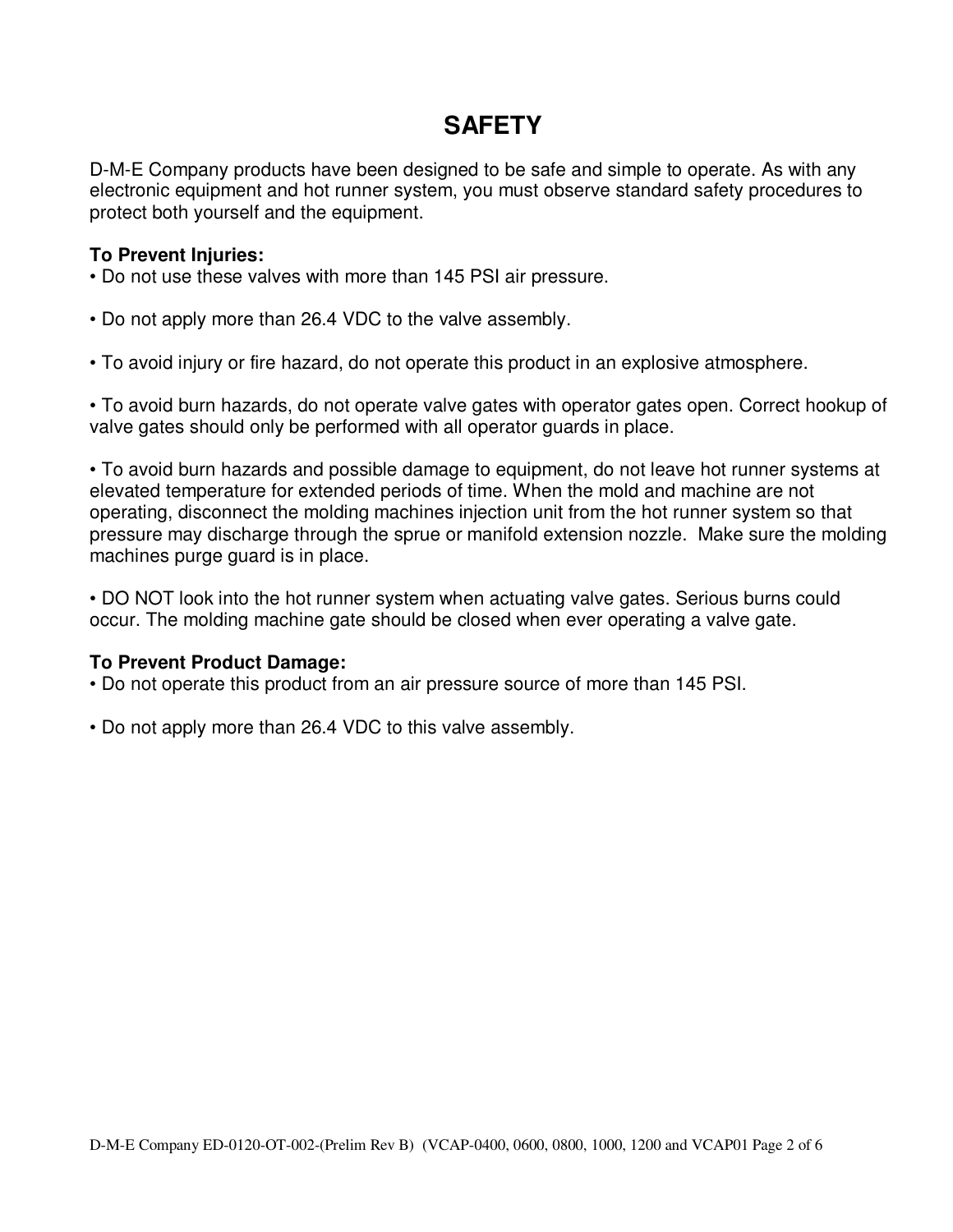### **DME RIGHTS**

Copyright © D-M-E Company 2005. All rights reserved.

D-M-E Company products are covered by USA and foreign patents, issued and pending. Information in this publication supersedes that in all previously published material. Specifications and any changes are reserved.

D-M-E Company and D-M-E are registered trademarks of D-M-E Company.

Printed in the United States of America

**D-M-E Company 29111 Stephenson Highway Madison Heights, MI 48071** 

## **WARRANTY**

D-M-E Company warrants that this product will be free from defects in materials and workmanship for a period of one (1) year from the date of shipment. If any such product proves defective during this warranty period, D-M-E Company, at its option, either will repair the defective product without charge for parts and labor, or will provide a replacement in exchange for the defective product.

This warranty shall not apply to any defect, failure or damage caused by improper use or improper or inadequate maintenance and care. D-M-E Company shall not be obligated to furnish service under this warranty a) to repair damage resulting from attempts by personnel other than D-M-E Company representatives to repair or service the product; b) to repair damage resulting from improper use or connection to incompatible equipment; or c) to service a product that has been modified or integrated with other products when the effect of such modification or integration increases the time or difficulty of servicing the product.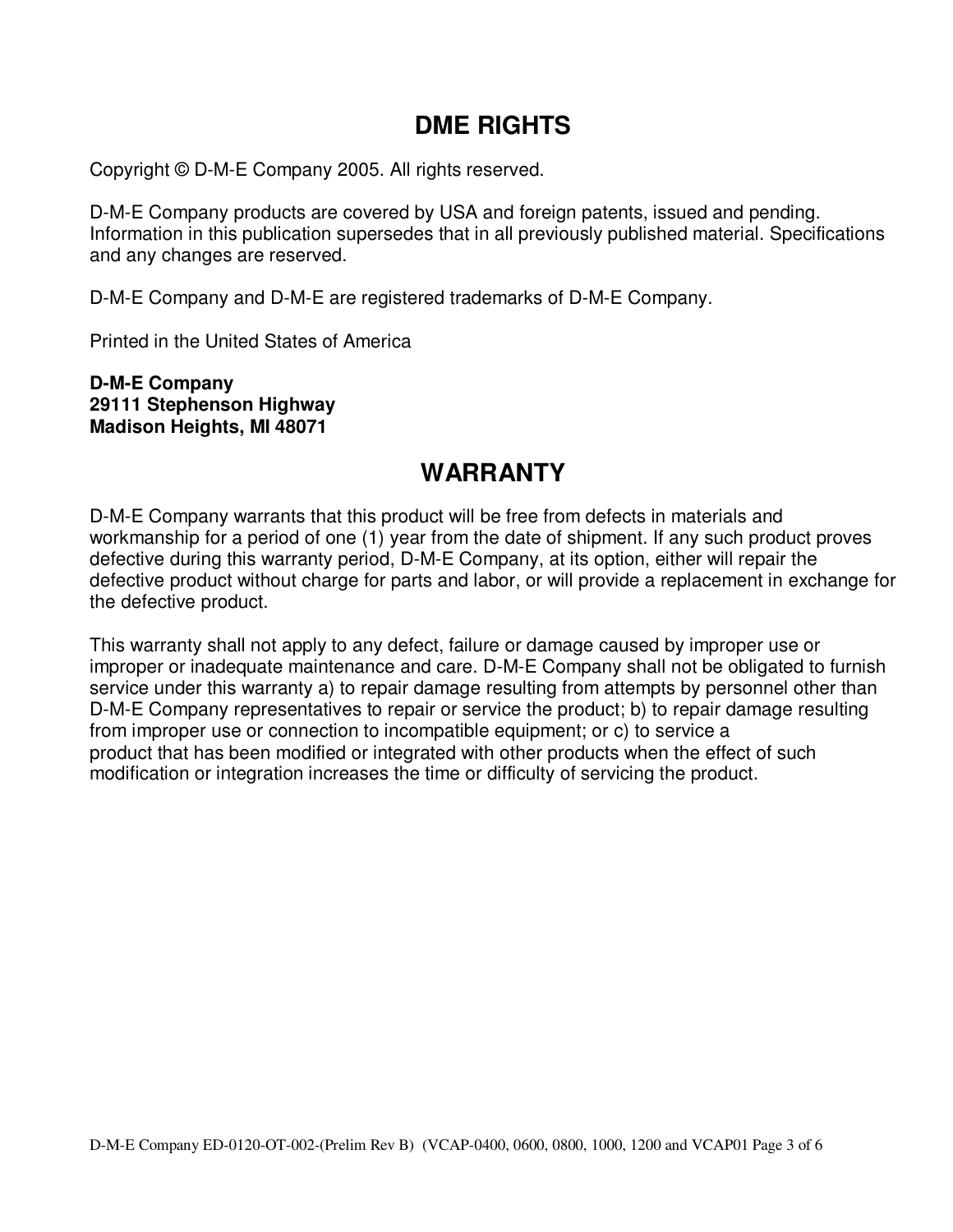# **VCAP-0400 Through 1200 Multi-Station Valve assemblies**

#### **GENERAL DESCRIPTION**

This manual describes the installation and operation of the VCAP valve assemblies.

The VCAP series offers 4 station (0400), 6 station (0600), 8 station (0800), 10 station (1000) and 12 station (1200) valve island assemblies.

The valves in the assemblies are single solenoid, spring returned. The solenoids are intended to run from 24 VDC +/- 10%.

Maximum rated air pressure is 145 PSI (10 BAR). The air supply should be filtered to 40 µm. The air supply can be lubricated or nonlubricated. Dry air is preferred but the valve is constructed in such a way as to tolerate a fair degree of moisture.

Quick connects are provided on all air outputs to accept 1/4" tubing. The deenergized outputs (for closing the valve gates) have check valves in them so that unused valves do not leak air.

#### **UNPACKING AND INSPECTION**

After unpacking, inspect the valve assembly and check for any damage that may have occurred during shipment.

#### **INSTALLATION**

It will be necessary to provide an air inlet into the valve assembly. See below.

Air Input goes here (1/4" NPT)



Electrical Connections:

Connection to the valve is accomplished with a single DB-025 connector, regardless of the number of valves. Pin out of the connector is as follows:

Pin 1: Valve  $1 +$ Pin 2: Valve  $2 +$ Pin 3: Valve  $3 +$ 

Pin 12: Valve 12 + Pin 13: Common -

All valves run at 24 VDC +/- 10%

Valve Gate Connections:

The air connections closest to the valve bodies are the valve close connections. The ones furthest away are the open connections.



Exhaust Outputs

There are four mounting holes through the body of the valve island. These can be used to fasten the assembly to the fixed platen, top of the mold any where else that is convenient. Maximum diameter is 0.1780" (4.52 mm)

Maximum recommended ambient temperature is 122°F (50° C). Minimum recommended temperature is 35°F (2°C).

Indicator LEDs on the valves illuminate when the solenoid is energized.

D-M-E Company ED-0120-OT-002-(Prelim Rev B) (VCAP-0400, 0600, 0800, 1000, 1200 and VCAP01 Page 4 of 6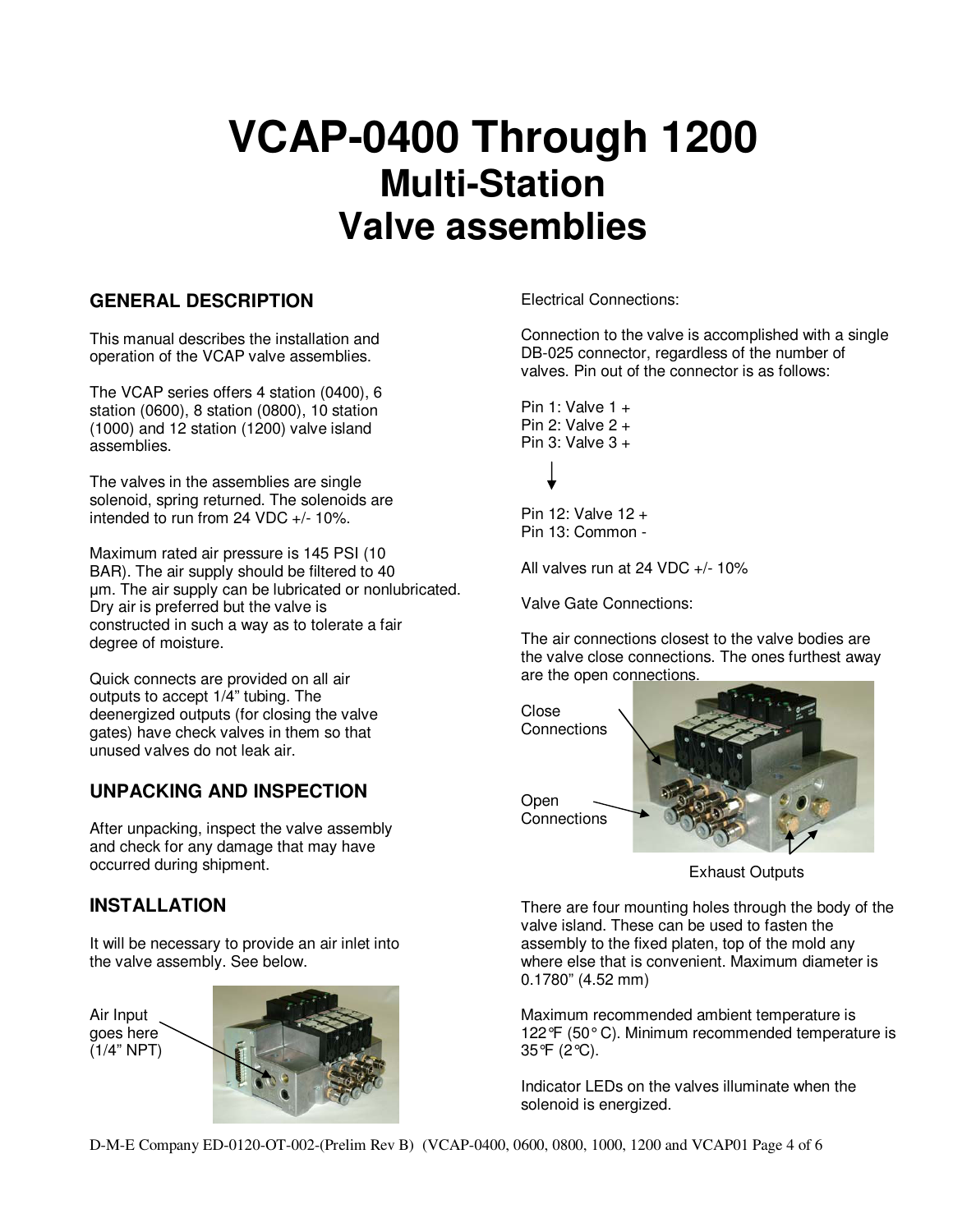#### **SPECIFICATIONS**

#### **Operating Pressure**

29 to 145 PSI (2 to 10 bar)

#### **Air Supply Inlet**

1/4 inch NPT female

#### **Air Connections to Valve Gate Cylinders**

 1/4 inch quick connect fittings Deenergized positions have check valves. Energized positions do not.

#### **Recommended Temperature Range**

 Minimum: 35°F (2°C) Maximum: 122°F (50°C)

#### **Flow Rating**

 $CV = 0.56$ Volume = 550 L/min

**Operating Voltage**  24 VDC +/- 10% (21.6 to 26.4 VDC)

#### **Electrical Connection**

 DB-025 Male See pin out on page 4

#### **Protection Classification**

IP65 and NEMA 4

#### **PELV**

Electrical protection class 3)

#### **RETURN POLICY**

The D-M-E® VCAP-0400™ through VCAP-1200™ are warranted for 1-year parts and labor as long as maximum ratings are not exceeded. Contact D-M-E Customer Service for return authorization for repairs, or warranties.

#### **D-M-E Customer Service**

 In U.S.: 1-800-626-6653 In Canada: 1-905-677-6370

#### **SERVICE CENTER U.S.A.**

D-M-E WORLD HEADQUARTERS 29111 STEPHENSON HIGHWAY MADISON HEIGHTS, MICHIGAN 48071 TELEFAX: (248) 398-6174

D-M-E® is a registered trademark of D-M-E Company.